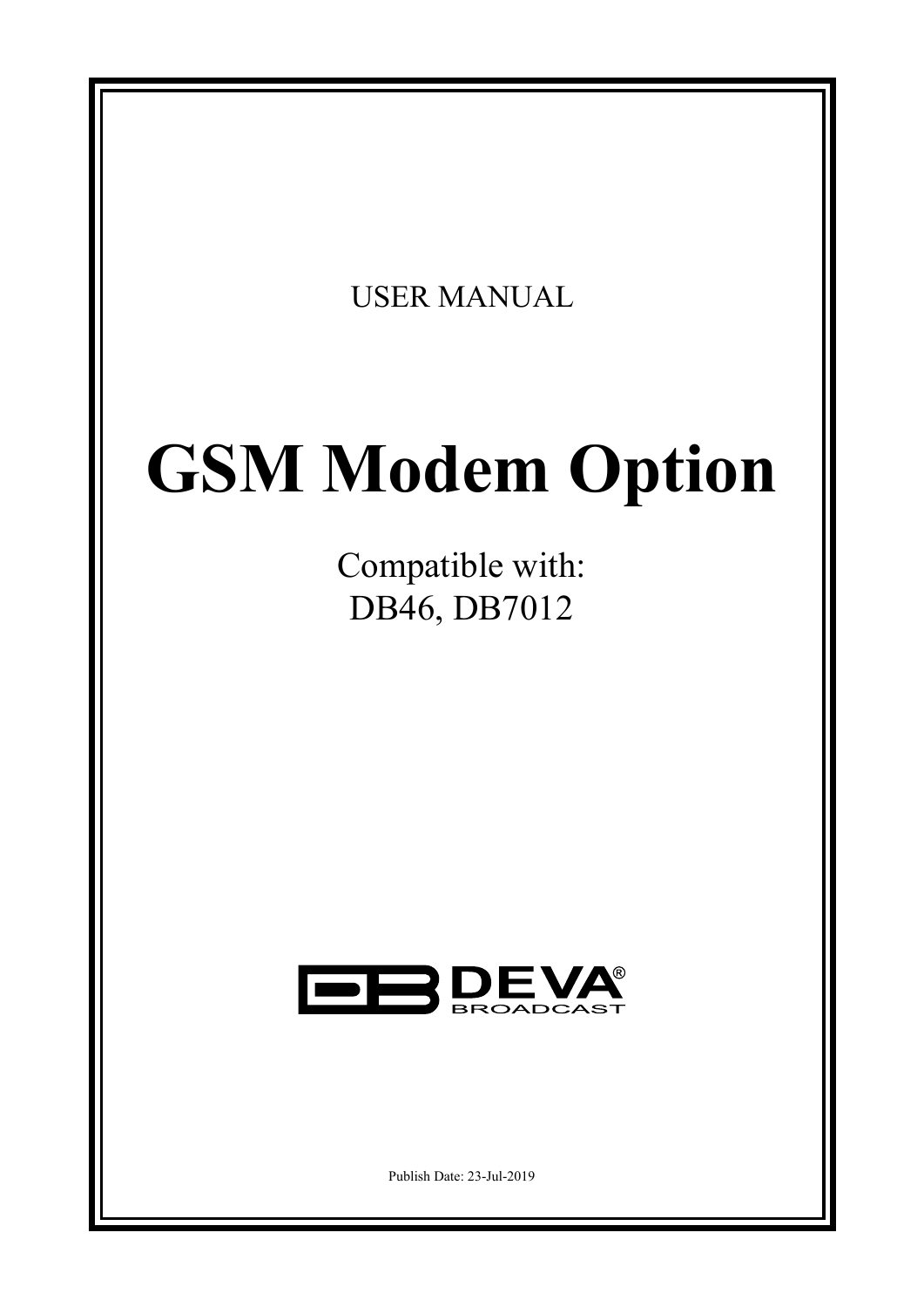

# **GSM MODEM OPTION - FEATURES AND USAGE**

The described Features and Usage of the GSM Option is compatible with following DEVA Units:

- **DB46** Compact DAB/DAB+ Monitoring Receiver
- **DB7012** Professional DSP-based DAB/DAB+ Monitoring Receiver

The DEVA DAB/DAB+ Monitoring receivers supports a very wide range of GSM Modems. However, we suggest the usage of the following model - Sierra Wireless AirLink. This is the modem that is provided from DEVA Broadcast if the feature has been ordered along with the DEVA Units.

The GSM modem model is directly PIN to PIN compatible with the DEVA Units GSM Modem's connector, and by simply using a direct cable, you will have not any troubles with the data communication and audio insertion.

Before connecting the GSM Modem to the DEVA Unit, it is necessary to set up the parameters for normal operation. Please bear in mind that:

- • GSM modem does not have an automatic detection of the baud rate (AUTOBAUD function). The most important thing is to set up the GSM Modem communication settings. The Communication speed must be 9600 bps, Data Bits: 8; Parity: None; Stop Bits:1.
- The SIM Card PIN code must be disabled in order to avoid a configuration problem of the modem. We suggest you to do this procedure using a GSM phone device of choice. This will save you a lot of time for reading the GSM Modem documentation. In case you decide to do that using the GSM Modem please refer to its User Manual for details.

**IMPORTANT:** Once the GSM modem is properly installed, the DEVA Unit must be preconfigured to receive messages from up to 5 authorized numbers. This can be made via the WEB interface of the device. Upon successful installation, a notification message will appear on the unit's LCD/OLED screen (if such is available). Using this screen you can find the best place with good GSM Network coverage for the installation of the GSM modem.

**NOTE:** For information, how the DEVA Unit can be accessed via the WEB Interface, please refer to the respective quick user guide for the device in question. All the documents are available at www.devabroadcast.com/downloads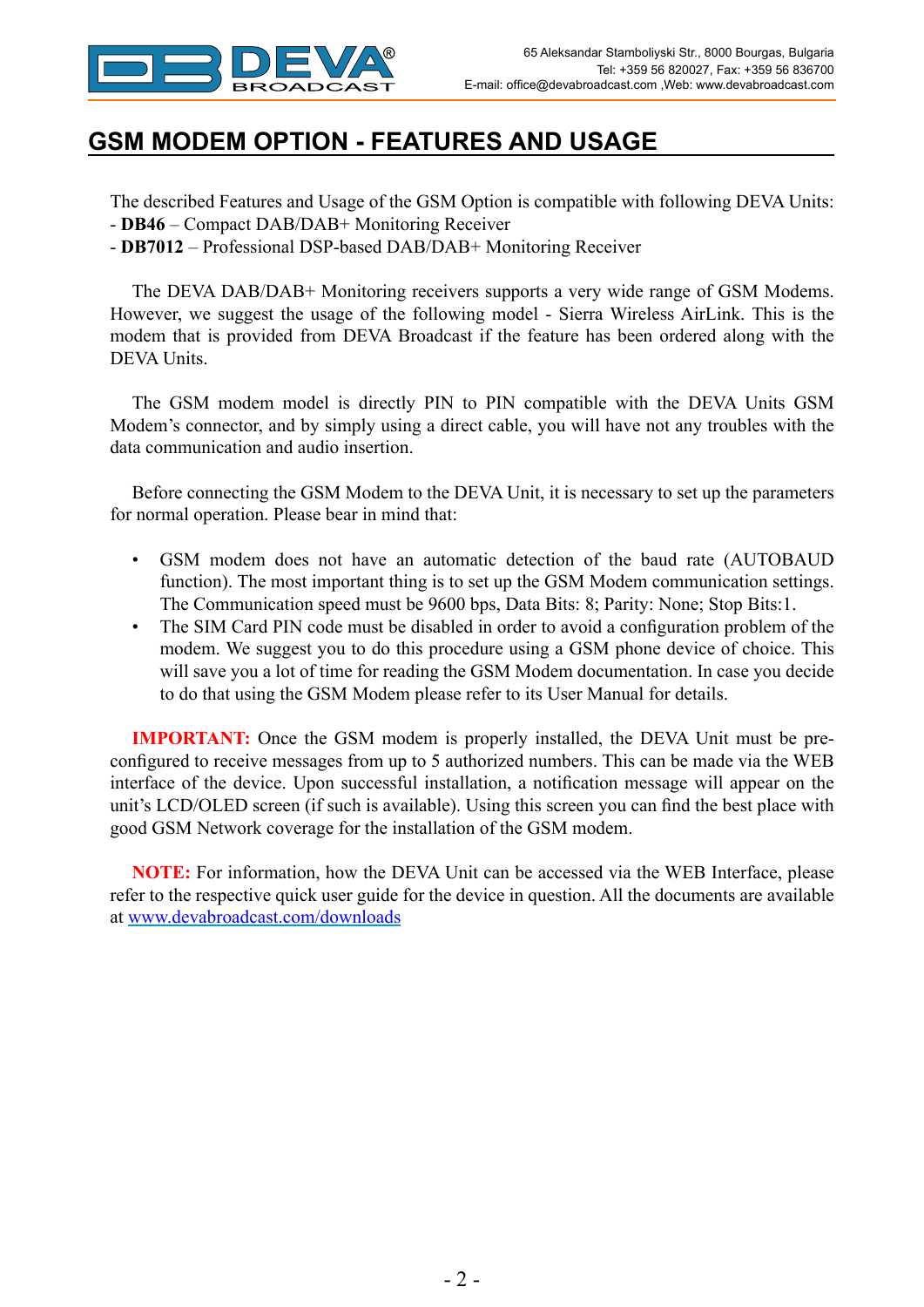

## **REMOTE AUDIO LISTENING**

The described Feature is compatible with following DEVA Units: - **DB7012** – Professional DSP-based DAB/DAB+ Monitoring Receiver

Type the following text and send it as SMS to the Device's GSM number:

Listen **F**

Upon receiving your 'Listen' request via SMS, the device will call you back. When you take the call, you will hear the audio on the service **F**

### **IMPORTANT:**

**F** is the service number (preset number set in the device). For example: "Listen 1" or "Listen 6". Do not include leading zeroes such as "Listen 06"

## **REMOTE STATUS REQUEST**

The described Feature is compatible with following DEVA Units:

- **DB46** – Compact DAB/DAB+ Monitoring Receiver

- **DB7012** – Professional DSP-based DAB/DAB+ Monitoring Receiver

The DEVA Unit can send you a report with the values of the most important parameters at any time. Upon receiving your request via SMS, the device's tuner will be adjusted on the requested service number and will make measurement of all the available parameters. Once the procedure is completed, an SMS message will be generated and sent to the requestor's GSM. Command Example:

Status **F**

#### **IMPORTANT:**

Where **F** is service number (preset number set in the device) to Tune. Do not include leading zeroes such as "Status 06"

The Device will shortly respond back with SMS with the available parameters.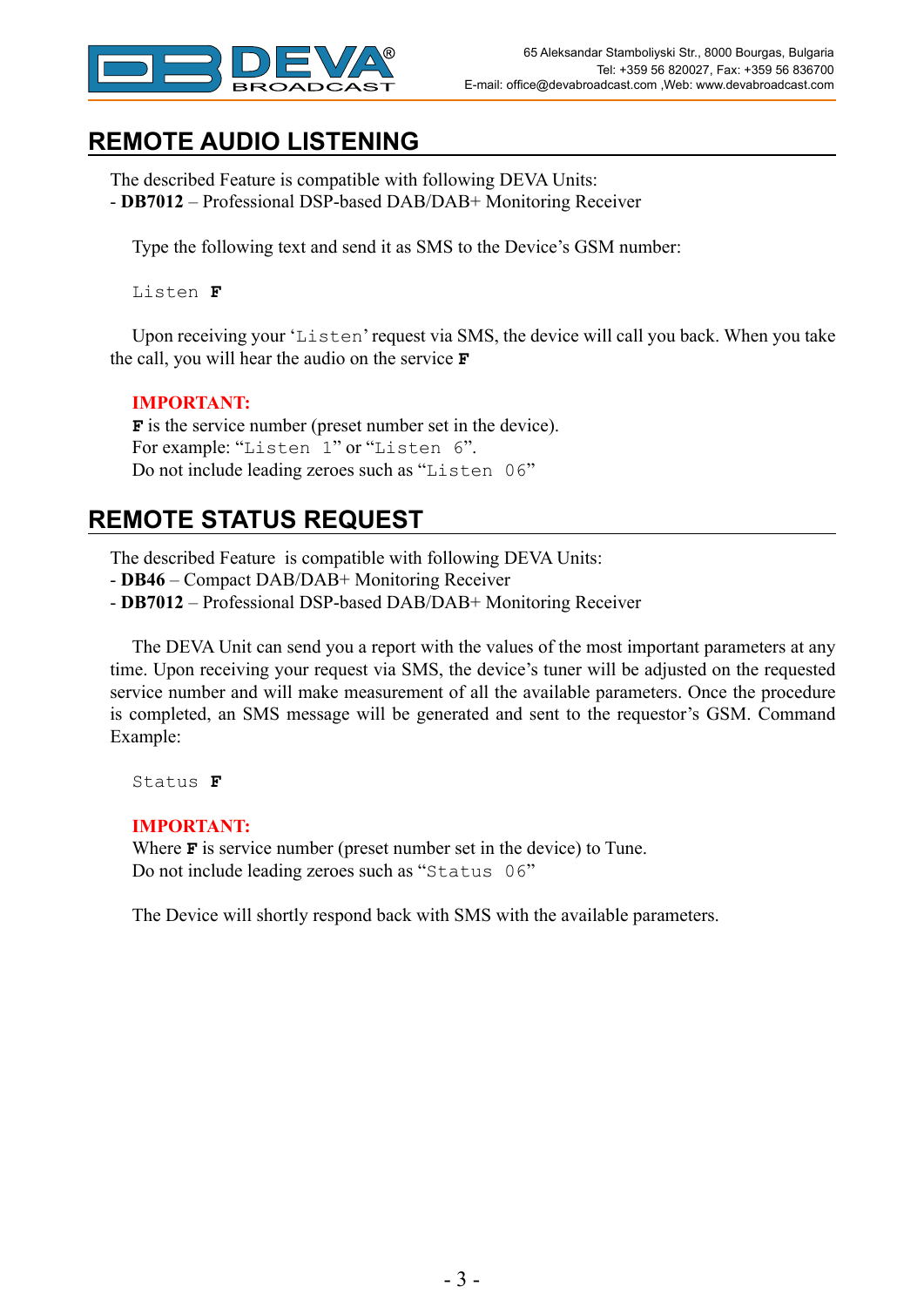

# **INITIALIZATION PROCEDURE FOR SIERRA WIRELESS AIR-LINK FXT009 GSM MODEM**

in regards with the following DEVA Units:

- **DB46** Compact DAB/DAB+ Monitoring Receiver
- **DB7012** Professional DSP-based DAB/DAB+ Monitoring Receiver

### **1. Setting up the modem**

Prior to connecting/using the GSM modem for the first time, kindly read the manufacturer's user manual. The document can be found on https://source.sierrawireless.com/resources/airlink/ hardware reference docs/airlink fxt series user guide/

The appropriate values should be assigned via the RS232 interface of the GSM modem. A custom made cable and a terminal program of any kind should be used. The cable specifications should be as follows:

| To PC          |               | GSM modem  | Note                |
|----------------|---------------|------------|---------------------|
| DB 9 female    |               | DB 15 male |                     |
| pin            |               | pin        |                     |
|                | ->            |            | Data Carrier Detect |
| $\overline{2}$ | $\Rightarrow$ | 6          | com TX              |
| 3              | $\Rightarrow$ | 2          | com RX              |
|                | $\Rightarrow$ | 8          | <b>DTR</b>          |
| 5              | $\Rightarrow$ | 9          | <b>GND</b>          |
| 6              | $\rightarrow$ |            | <b>DSR</b>          |
|                | $\Rightarrow$ | 12         | <b>RTS</b>          |
| 8              | $\Rightarrow$ | 11         | <b>CTS</b>          |
| 9              | ->            | 13         | RI                  |

Next, the following settings should be applied to the terminal program:

| Speed        | 115200 bps.        |
|--------------|--------------------|
| Flow control | hardware (CTS/RTS) |
| Parity       | none               |
| Data bits    |                    |
| Stop bits    |                    |

To check the communication type the command "AT" in the terminal program and press Enter. The modem will/should respond with "OK".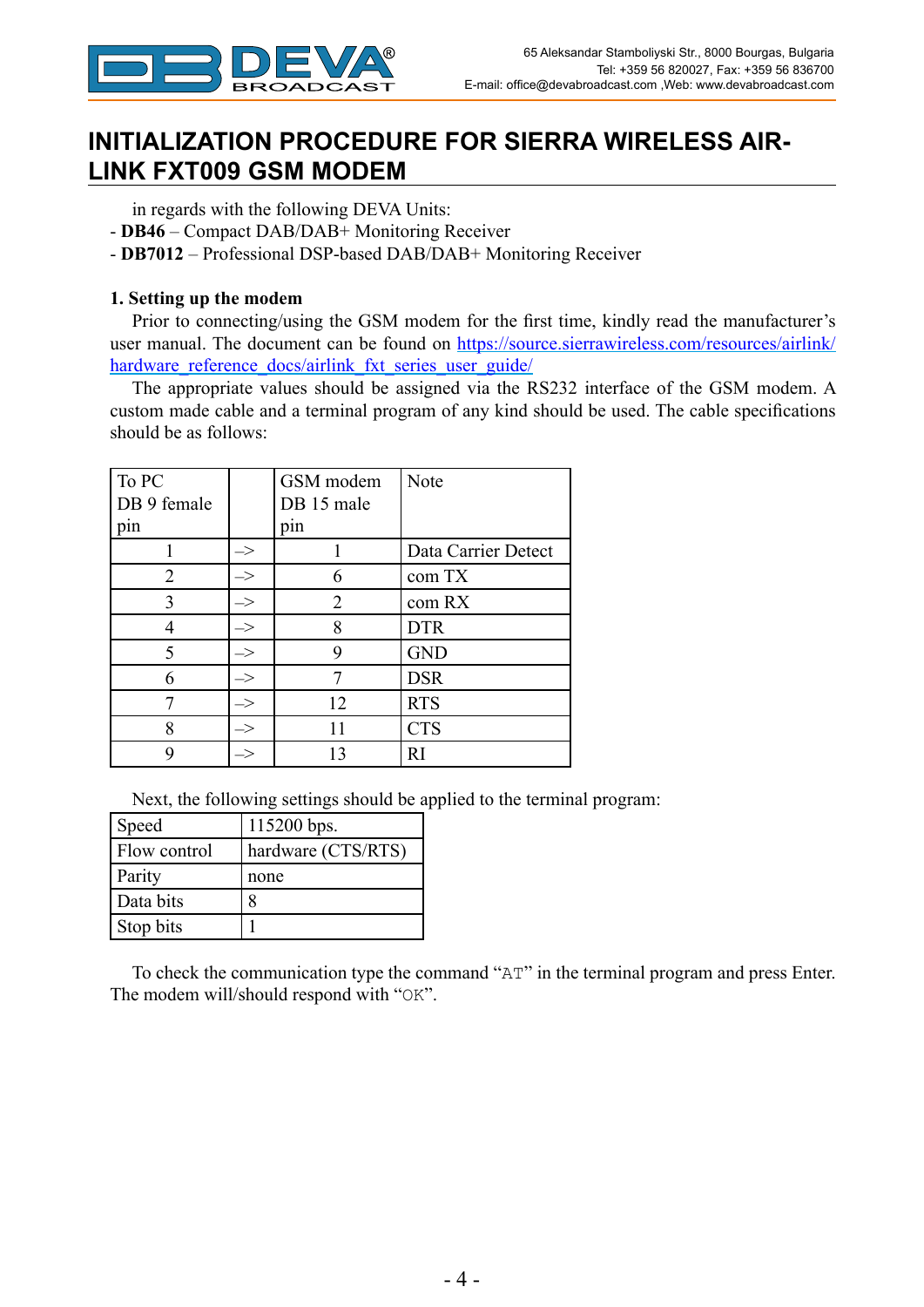

Upon powering on, the modem should start working with its factory settings. To see these settings type the command " $AT@V$ ". The modem will respond with the factory default settings:

Q:0 V:1 S0:000 S2:043 S3:013 S4:010 S5:008 +CR:0 +CRC:0 +CMEE:0 +CBST:0,0,1 +SPEAKER:1 +ECHO:0 &C:0 &D:2 %C:0 +IPR:115200 +ICF:3,4 +IFC:2,2

**ATTENTION:** If the displayed parameters differ from one listed above, we recommend you to return the modem to its factory defaults. In order for this to happen, the command "AT&F1" should be typed.

**NOTE:** For further information on the AT commands, please refer to the GMS Modem complete user manual.

**COMMAND DESCRIPTION NOTE** ATE0 This command will turn Echo Off  $AT+ICF=3,4$  | 8n1, no parity  $AT+IFC=0,0$  | no flow control AT+IPR=9600 set com speed Change terminal speed to 9600 bps (if needed) AT&W save configuration After this command turn power Off and On AT&V display new configuration

Once the modem is returned to its factory defaults, you can proceed with following commands:

**NOTE:** After every command, the modem should respond with "OK".

Once all changes/modifications are applied, the modem should respond with the following adjustments:

Q:0 V:1 S0:000 S2:043 S3:013 S4:010 S5:008 +CR:0 +CRC:0 +CMEE:0 +CBST:0,0,1 +SPEAKER:1 +ECHO:0 &C:1 &D:2 %C:0 +IPR:9600 +ICF:3,4 +IFC:0,0

Upon applying all the described settings, the modem should be fully compatible for operation with DEVA Unit.